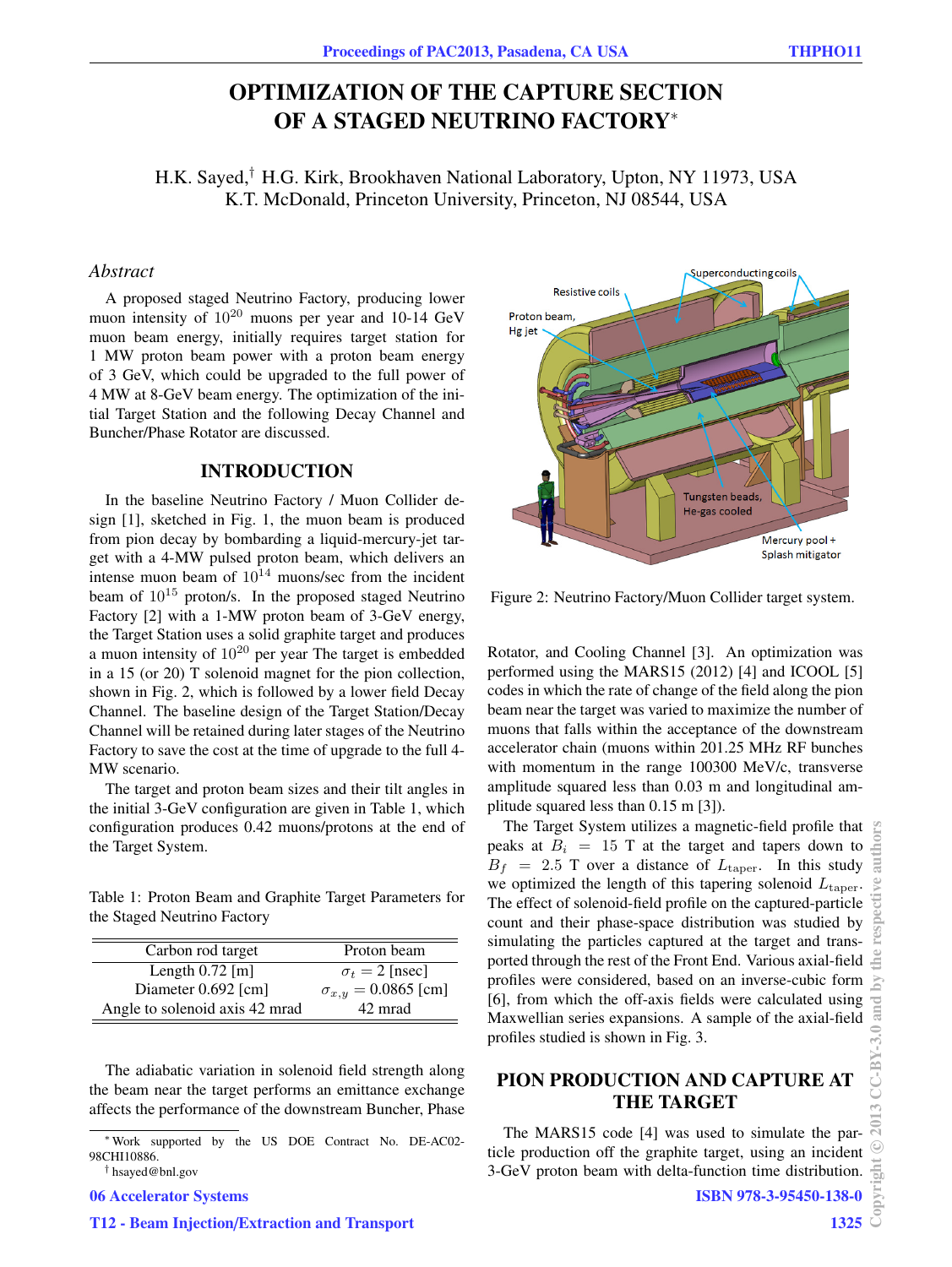

Figure 1: Neutrino Factory/Muon Collider Target System.

The kinematic parameters of the secondary pions, Kaons and muons at end of the graphite target were used as input for an ICOOL [5, 7] simulation through the tapered solenoid field and on to the end of the Cooling Channel. The transverse-momentum distribution of secondary pions at the downstream end of the graphite target is shown in Fig. 4. The beam-pipe geometry was simplified to have a constant 30-cm radius.



Figure 3: On-axis magnetic field profiles for the Target respective authors System.

#### THE FRONT END

The major systems of the Front End [3] of a Neutrino Factory are: Target System, Decay Channel, Buncher, Phase Rotator, and the Cooling Channel, as shown in Fig. 1. In this study, a constant solenoid field of 2.5 T was used to confined the muon beam throughout the Decay Channel, Buncher, and Phase Rotator, which ends some 150 m from the target, after which the beam was matched into the Ionization Cooling Channel [8] with  $\pm 2.8$ -T axial field in the alternating solenoid magnets.  $\circledcirc$  2013 CC-BY-3.0 and by the respective authors<br> **2** c a b i d b d h  $\mathbf{F}$  h  $\mathbf{F}$ 

The pions collected off the target are transport by the capture solenoid to the decay channel of 50-m length where most of the pions decay into muons. The muon beam is then bunched using a sequence of RF cavities with fre-<br>  $\frac{1}{25}$  ISBN 978-3-95450-138-0<br>  $\frac{1}{25}$  1326

ISBN 978-3-95450-138-0



Figure 4: Pion transverse momentum at the end of the graphite target.

quencies varying from 320 to 230 MHz over  $\approx 33$  m, while the bunching-cavity RF voltage increases linearly along the channel from 3.42 to 9.01 MV/m. In the 42-m-long Phase Rotator, lower-energy muons are accelerated and higherenergy ones are decelerated, until at the end of the Rotator and the original 15-m-long bunch of muons of both signs has been formed into a 48-m-long train with 33 bunches of  $\mu^+$  interleaved with 33 bunches of  $\mu^-$ .

The transverse phase volume of the muon beam at the end of the Phase Rotator significantly larger than the acceptance of the later muon accelerator, but this volume is reduced by the Ionization Cooling section. The number of muons with the accelerator acceptances increases nearly linearly in the Cooler from  $z = 150$  to 300 m as shown in Fig. 5.

### OPTIMIZING THE TAPER LENGTH

The figure of merit for the optimization was taken to be the number of positive muons per incident proton within the subsequent muon-accelerator momentum acceptance [9],  $100 < p_z < 300$  MeV/c, and acceptances in longitudinal and transverse phase space,  $A_z < 150$  mm and  $A_r < 30$  mm. The solenoid-taper length has a distinct in-

#### 06 Accelerator Systems

 $_{\odot}$ 

 $\approx$ 

Þ